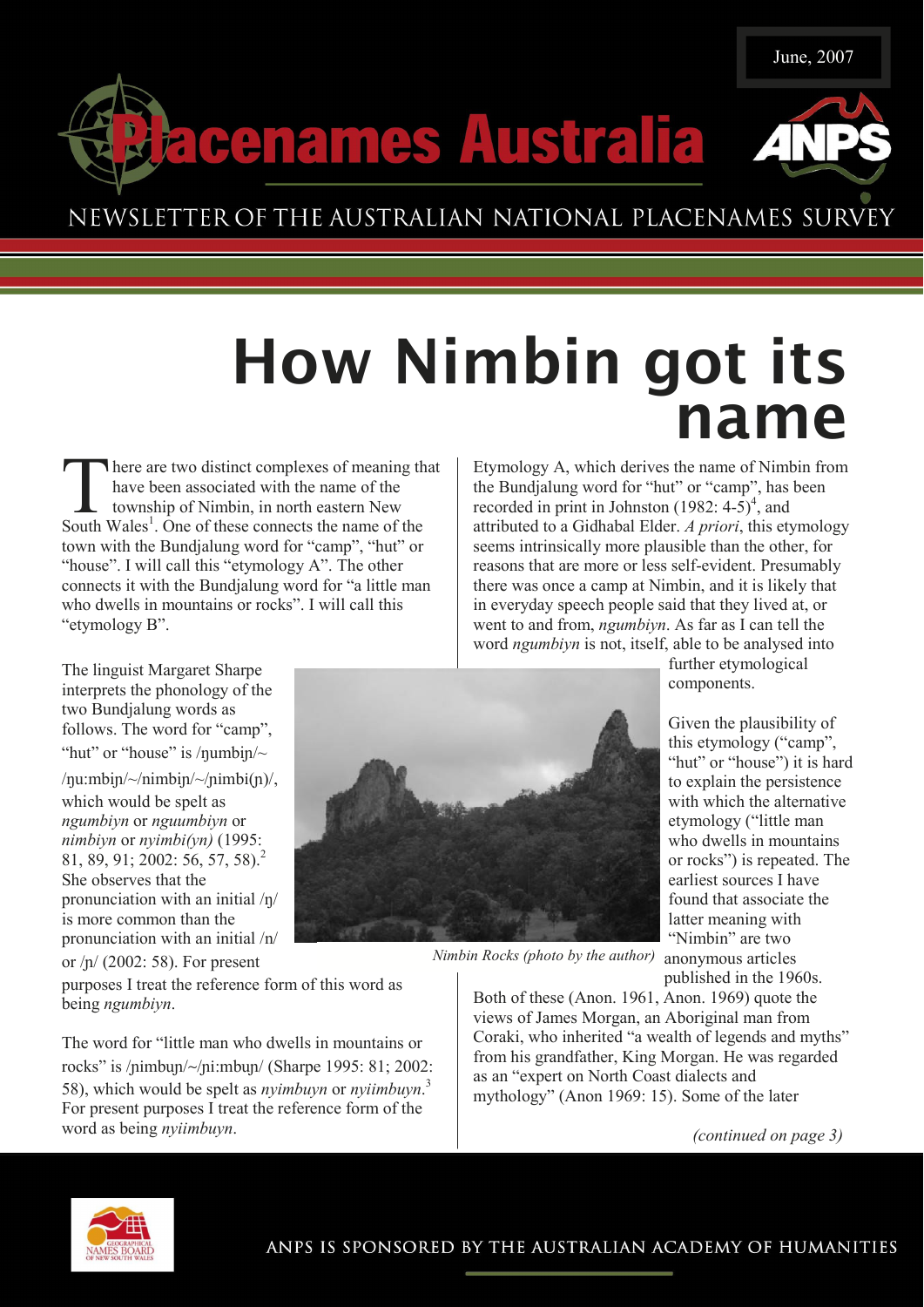## Feedback...

### Wianamatta

I've just received the April ANPS newsletter. My special interest was the introduction of the "Dual-Naming" of geographical features in NSW. My

## In this issue

| Who's Who on the Committee2      |  |  |  |  |
|----------------------------------|--|--|--|--|
| ANPS contributions to Queensland |  |  |  |  |
|                                  |  |  |  |  |
| Placenames Australia membership7 |  |  |  |  |
|                                  |  |  |  |  |
|                                  |  |  |  |  |

application some years ago for a local Creek (South Creek) to be re-named Wianamatta triggered off a response from the Geographical Names Board to propose a Dual-Naming policy in this State (which was successful of course).

My latest news is that I spent last year on an Advisory Panel

for the Plan of Management of a newly established Regional Park on the former ADI site which runs across two LGAs (Penrith and Blacktown). As part of the tasks we were (as advisors) asked to submit a name for the park. I had no hesitation in putting the name Wianamatta forward as the proposed name. South Creek/Wianamatta runs through this park of some 900 hectares, and of course it is situated on Wianamatta shales which is predominately the substrata of soils of the Cumberland Plain.

The draft plan of management is still open for public viewing and comment. I have already sent in my submission supporting the name (of course) and I do not believe there should be any opposition as it is (in my opinion) the most appropriate and obvious choice.

You may wish to view the DEC site (http://www.nationalparks.nsw.gov.au/npws.nsf/ Content/wianamatta\_rp\_mgmtplan\_draft). I would like to acknowledge the participation of Flavia Hodges, Susan Poetsch and Jaky Troy in the dualnaming workshop at Tranby College in Glebe; and of course the submission and preparations for the legislation was carried out by Greg Windsor and his wonderful team at the NSW Geographical Names Board.

Kind Regards,

Ronald Bastian Oxley Park (NSW) 12 April

# Who's Who...

## on the Placenames Australia committee

We've promised to feature, in each issue of our newsletter, a member of the committee. This issue, it's…

Joyce Miles, Vice-President: Joyce lived and researched in Europe for many

years, where she analysed house names in their social context, with particular refer-

ence to the growth of suburbia. She has written three books on the subject. Since she moved to Australia she has continued her work on this topic along with research on placenames. She gives regular ABC broadcasts on house names and related topics. Her current research areas are concentrated on:

- An analysis of Australian house names—similarities and differences compared with those of Europe
- The influence of early settlers on Australian house names
- Australian house names as a source of street and placenames
- Placenames in Australia with particular reference to NSW

And Joyce, of course, is our regular quizmaster—her Placenames Puzzle normally appears on the back page, but in this issue you'll find Puzzle No. 22 on page 6.

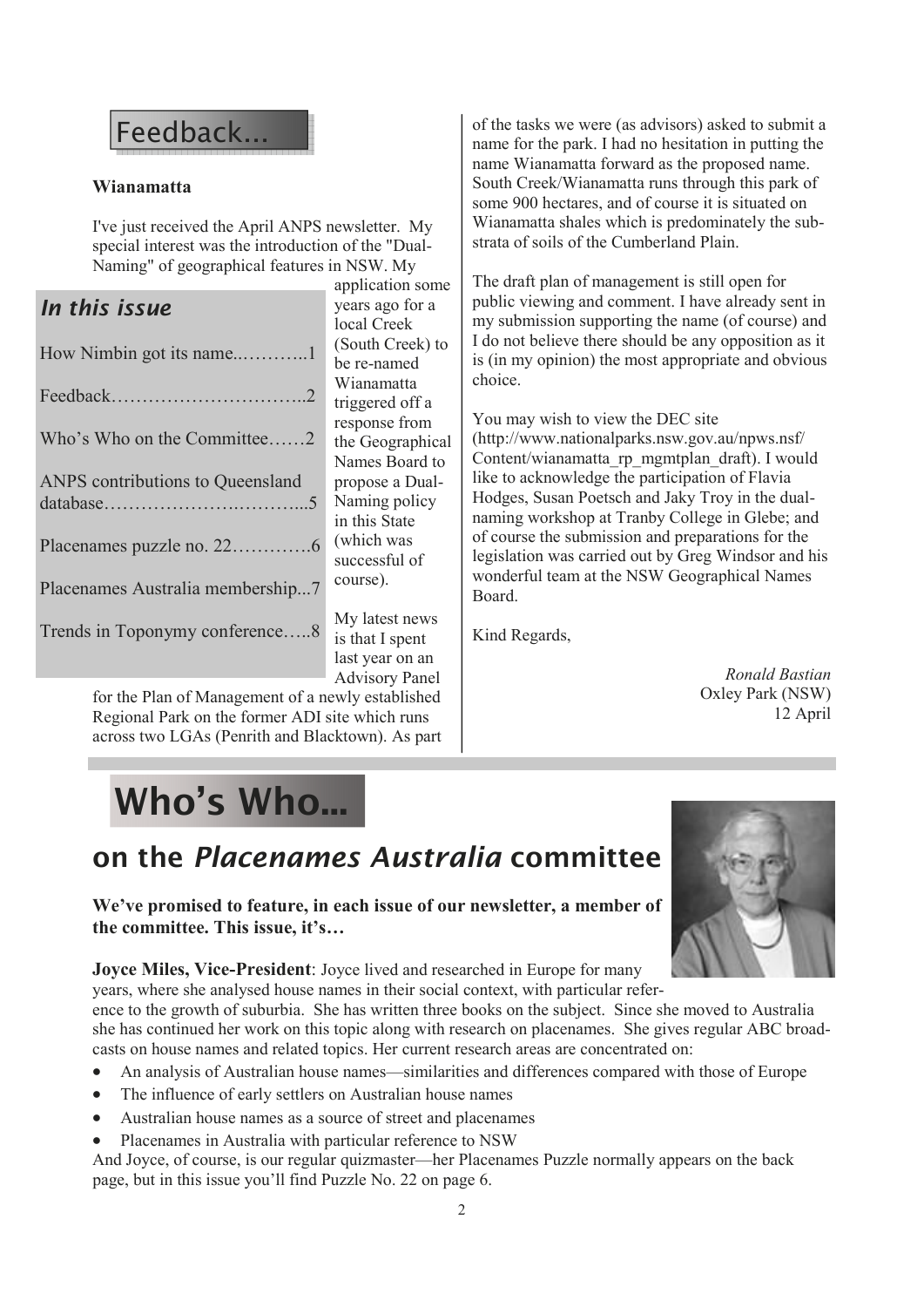# … How Nimbin got its name

sources (such as Johnston 1982) are obviously based, at least in part, on Morgan. But there are others (such as Hoff 2006) that seem to have arrived at a similar etymology independently.

So let us consider etymology B in detail. I list here the various meanings that have been given for the term nyiimbuyn, by Morgan, Johnston and Hoff, who associate the term with name of Nimbin, and by Radcliffe-Brown and Sharpe, who do not make such a connection.

### Morgan:

1 "'A place where dwells a man in a mountain'. A man with a long beard. He was a human being" (in Anon. 1961: 6; 1969: 15. Slightly different punctuation in the later version.)

### Johnston:

- 2. "'home of the little man'…refers to the mystical Aboriginal men of high degree; the wise men, the custodians of spiritual and tribal knowledge, who dwell in the mountains and hills" (1982: 3-4).
- 3. "a place where dwells, a man in a mountain, a wise man with a long beard; he is a human being" (1982: 4).
- 4. "a little man of great age and sacredness, a sort of wise man, to whom clever men (Wee-un) went for instruction in occult matters and skills. A Nyimbin dwells in a mountain and so his dwelling is sacred too" (1982: 4).

### Hoff:

- 5. "Little Fellow…the tribal leader in that area" (2006: 94).
- 6. "a short thickset man who often inhabited mountains and large rock formations" (2006: 226).
- 7. "a supernatural being living in a mountain" (2006: 226).

#### Radcliffe-Brown:

8. "a little old man" (1929: 401, note 1)

### Sharpe:

- 9. "clever feller" (1995: 81).
- 10. "funny little fellow" (2002: 58).

### continued from page 1

The most commonly occurring elements of these attempts to define the meaning of nyiimbuyn are those that indicate he is male, little and mountain-dwelling. These seem to be his primary characteristics. A secondary characteristic is that he is old and/or wise.

A few of the definitions mention an association with the "clever men", called in Bundjalung wiyan or wuyan (Sharpe 1995: 99, 101). Two of the definitions (2 and 9) assimilate the nyiimbuyn to the wiyan. But in at least the first case this appears to be a mis-reading of the information given by James Morgan. In both the articles that cite Morgan's views on the subject, it is clear that the "clever men" sometimes needed "to consult higher authorities and those were the hermits in the mountain caves" – namely, the *nyiimbuyn* (Anon. 1969: 15; *cf.* Anon. 1961: 6). In other words, both the wiyan and the nyiimbuyn were involved with "'mystic powers'" (Anon. 1961: 6), but the powers of the solitary, mountain-dwelling nyiimbuyn were apparently more developed, in some respects, than those of the community-based wiyan.

Also, there is no suggestion that the wiyan is anything other than human. In the case of the nyiimbuyn, one definition (1, repeated in 3) specifies that the *nyiimbuyn* is a human being, and a number of the other definitions certainly suggest humanness. But he is also "supernatural" (definition 7). And the relationship between the wiyan and the nyiimbuyn was not always cordial. In what appears to be the only published narrative concerning a nyiimbuyn, a wiyan is sent to do battle with a nyiimbuyn in order to release a young man whom the nyiimbuyn has imprisoned inside a mountain (Hoff 2006: 226).

The nyiimbuyn's smallness is a characteristic he has in common with other part-human, partsupernatural entities from many areas of the world, including the "little people" of British folklore and the leprechauns of Ireland. In the opinion of one folklorist, the most useful generic term for these is "fairies" (Harpur 2002: 6-7). In this connection, it is worth noting that a (Continued on page 4)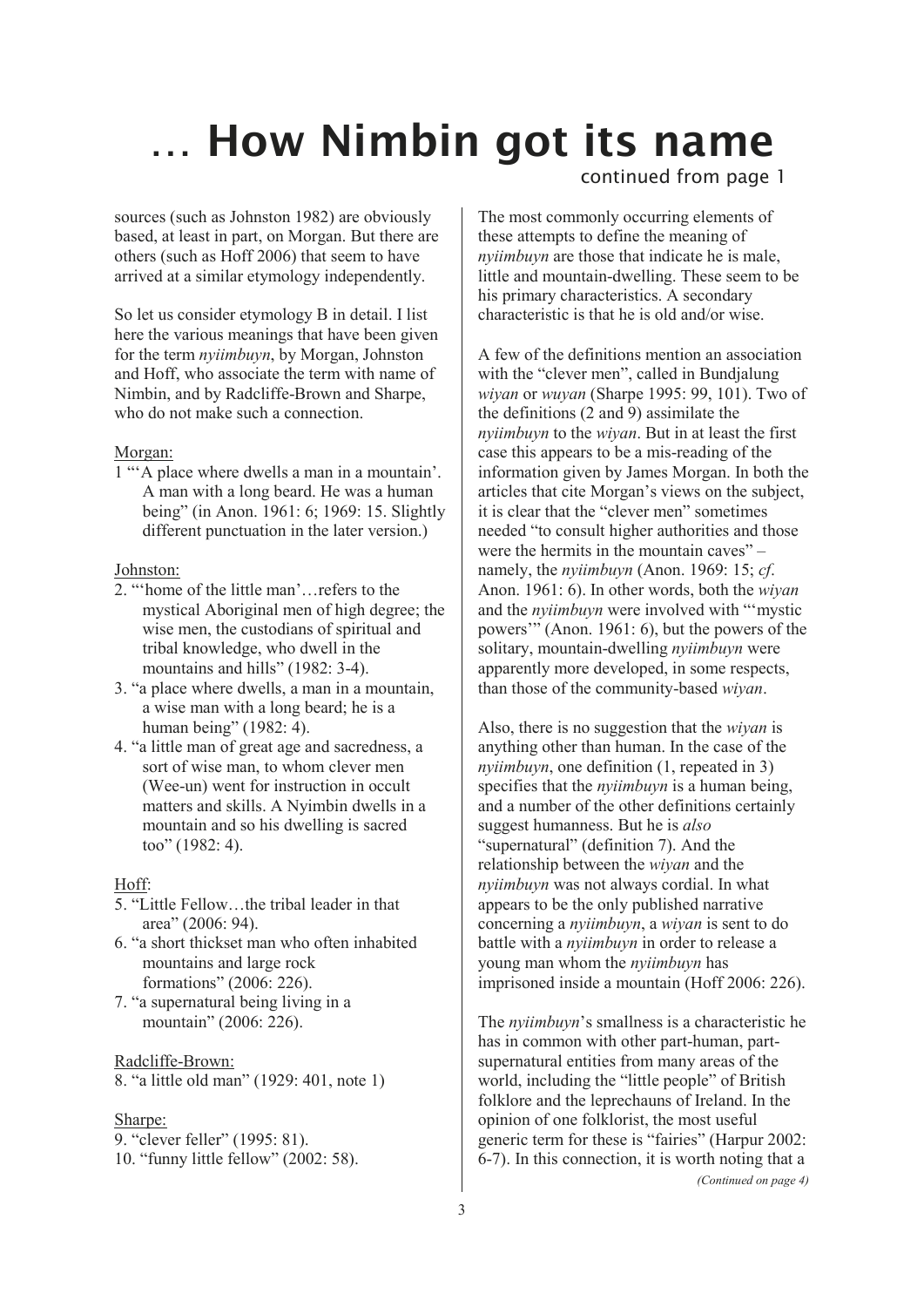#### (Continued from page 3)

number of places a short distance to the west of Nimbin have names that include the term "fairy". Close by the township of Kyogle is a landform called "Fairymount"; and between Kyogle and Casino is a place called "Fairy Hill". I have been unable to find any information about the origin of these names<sup>5</sup>. (If any readers are able to assist me in this matter, I'd be grateful if they could contact me at the email address below.) It's likely that these names are the inventions of settler culture. But, in the absence of data, I would prefer not to exclude the possibility that the "fairies" in question had some connection with the Bundjalung little people, the nyiimbuyn.

Finally, I want to comment on the use of the word "funny" in definition 10. This seems like an odd expression to use in connection with a being who, in the narrative already summarised above, appears to be quite dangerous. To call the *nyiimbuyn* "funny" is perhaps to suggest that he belongs to a cast of characters that can be seen slipping out of a convincing supernatural existence into the reminiscences of folklore<sup>6</sup>.

The term "funny" may also indicate a mild degree of humour, or embarrassment, or both, and there could be etymological reasons for this. In both coastal and inland dialects of Bundjalung the word *nyiim* means "anus", "posterior" (Sharpe 1995: 80, 114; Sharpe 2002: 58, 76). There are two possible etymologies of the morpheme /bun/. In Western Bundjalung -buuyn is a nominal suffix meaning "typified by", and buuyn is a noun meaning "wind" (Sharpe 2002: 17). In other words, it's possible that the word *nviimbuyn* means either "typified by the anus" or "anus-wind". It's hardly surprising, then, that the *nyiimbuyn* is regarded as a "funny little fellow".

So what conclusions can be drawn from all this? I have argued above that the most plausible explanation of the name of the township of Nimbin is that it is derived from ngumbiyn ("camp", "hut", "house"). But there are a number of spectacular rock formations in the vicinity of Nimbin that could well have lent themselves to habitation by the *nyiimbuyn*. It's unlikely that the nyiimbuyn gave their name directly to the town. But there were probably enough of them in the surrounding natural environment for people to be aware of their presence, and to talk about it. This may well have confused the early white settlers, who would have had difficulty distinguishing between the words ngumbiyn and nyiimbuyn (cf. Hoff 2006: 93). Over time, one

assumes, this confusion has been accepted by all

parties as an important aspect of the story of how Nimbin got its name.

### $\Box$  Jim Wafer

...Nimbin

<James.Wafer@newcastle.edu.au>

#### References

- Anonymous 1961. "Aboriginal place names: Nimbin what it means." Dawn 10(6): 6.
- Anonymous 1969. "What does 'Nimbin' mean?" Richmond River Historical Society Bulletin 50: 15.
- Harpur, Patrick 2002. The philosophers' secret fire: A history of the imagination. London: Penguin.
- Hoff, Jennifer 2006. Bundjalung jugun: Bundjalung country. Lismore: Richmond River Historical Society.
- Johnston, D. S. (comp.) 1982. Nimbin centenary: 1882-1982. Nimbin: Bush Design.

MacPherson, John 1930. "Some Aboriginal place names in northern New South Wales." Journal and Proceedings of the Royal Australian Historical Society 16: 120- 131.

Radcliffe-Brown, A. R. 1929. " Notes on totemism in eastern Australia." Journal of the Royal Anthropological Institute of Great Britain and Ireland 59: 399-415.

Sharpe, Margaret 1995. Dictionary of Western Bundjalung, including Gidhabal and Tabulam Bundjalung  $(2<sup>nd</sup>$  edition). Armidale: the author.

Sharpe, Margaret 2002. Dictionary of Coastal Bundjalung, including Bandjalang, Wiyabal, Minyangbal and Ngahnduwal (draft). Armidale: the author.

Wagner, Jenny 1978. The nimbin. West Melbourne: Thomas Nelson (Australia).

#### Endnotes

<sup>1</sup> I'm very grateful to Jim Arachne and Amanda Lissarrague for drawing my attention to many of the sources on which this article is based.

<sup>2</sup> Sharpe's Dictionary of Western Bundjalung (1995) uses  $\eta$ instead of ng, and uh instead of uu. Her Dictionary of Coastal *Bundjalung* (2002) uses the digraph *ny* rather than yn to represent the final consonant /ɲ /. But this does not affect the underlying phonology, which remains the same, with the following variations: between  $/\eta$ ,  $/\eta$  and  $/\eta$  as the first consonant; between /u/, /u:/ and /i/ as the first vowel; and between presence or absence of the final consonant /ɲ/.

<sup>3</sup> Sharpe actually gives different meanings for the two (dialectal) variant forms of this word. The word she spells as nyihmbuyn in Western Bundjalung is glossed as "clever feller" (1995: 81); and the word she spells as *nyimbuny* in Coastal Bundjalung is glossed as "funny little fellow" (2002: 58). But, as we shall see, both meanings appear to be within the semantic range covered by this word.

(Continued on page 6)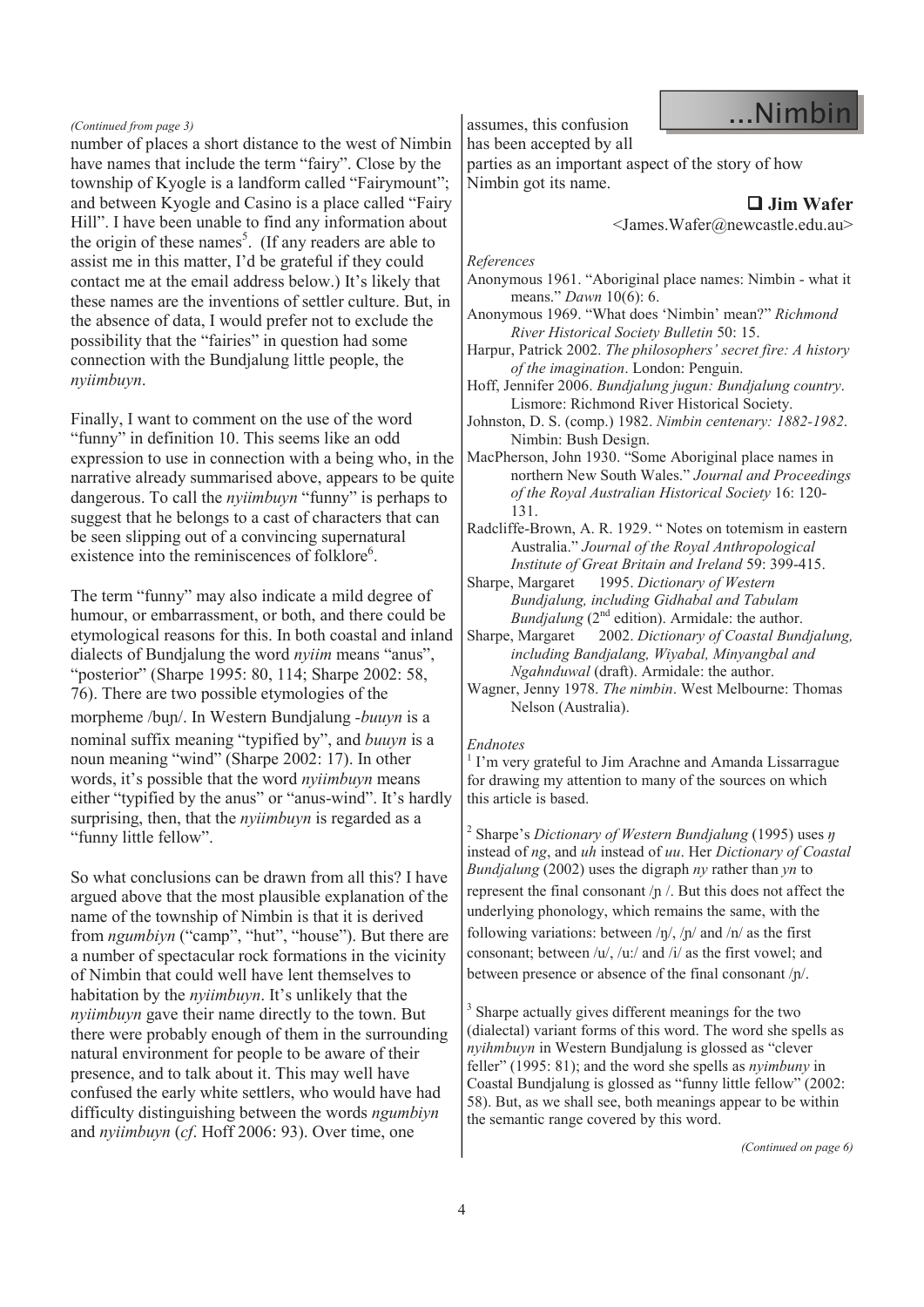# ANPS Contributions to Queensland Database

### Dale Lehner reports:

As many of you know, I have been working with Ian Hutchings, Principal Catographer (Place Names) for the Queensland Department of Natural Resources and Water, to fill some of the gaps in their database. A few hundred ANPS entries are now available to the public on the Department's website:

http://www.nrw.qld.gov.au/property/placenames/search

I have listed some of our contributions below, so that you can all browse the site at your leisure. The number given in the right-hand column will appear in the webpage address line to identify each entry.

Enter the name in the first column:

| <b>Arcadia Valley</b>    | locality (bounded)                | <b>Bauhinia Shire</b>              | 41568          |
|--------------------------|-----------------------------------|------------------------------------|----------------|
| <b>Ballon</b>            | parish<br>creek                   | Chinchilla Shire<br>, ,            | 1398<br>1399   |
| <b>Blaxland</b>          | locality (bounded)<br>railway stn | Wambo Shire<br>, ,                 | 42754<br>3161  |
| <b>Cement Mills</b>      | locality (bounded)                | Inglewood Shire                    | 41073          |
| <b>Centenary Heights</b> | suburb                            | Toowoomba City                     | 41692          |
| <b>Chinaman Gully</b>    | gully<br>, ,                      | Inglewood Shire<br>Milmerran Shire | 7114<br>7115   |
| <b>Cobblegun Creek</b>   | creek                             | <b>Tara Shire</b>                  | 7564           |
| <b>Daandine</b>          | locality (unbounded)<br>parish    | Wambo Shire<br>,,                  | 9160<br>9161   |
| <b>Dawes Range</b>       | mountains                         | <b>Monto Shire</b>                 | 38867          |
| <b>Ducklo</b>            | locality (bounded)<br>railway stn | Wambo Shire<br>, ,                 | 42757<br>10718 |
| <b>Dunmore</b>           | locality (bounded)<br>parish      | Millmerran Shire<br>, ,            | 40346<br>10876 |
| <b>Elbow Valley</b>      | locality (bounded)                | <b>Warwick Shire</b>               | 43405          |
| <b>Mount Saddletop</b>   | mountain                          | <b>Clifton Shire</b>               | 29420          |
| <b>Nevilton</b>          | locality (bounded)<br>peak        | <b>Clifton Shire</b><br>, ,        | 40173<br>24103 |
| <b>Ranges Bridge</b>     | locality (bounded)                | Wambo Shire                        | 42767          |
| <b>Rodgers Creek</b>     | locality (bounded)                | Warwick Shire                      | 43435          |
| <b>Rubieslaw</b>         | range<br>mountain                 | Cambooya Shire<br>, ,              | 29254<br>29255 |
| <b>Vignoles</b>          | parish                            | Millmerran Shire                   | 36039          |
| Yandilla                 | locality (bounded)<br>railway stn | Millmerran Shire<br>, ,            | 40366<br>38420 |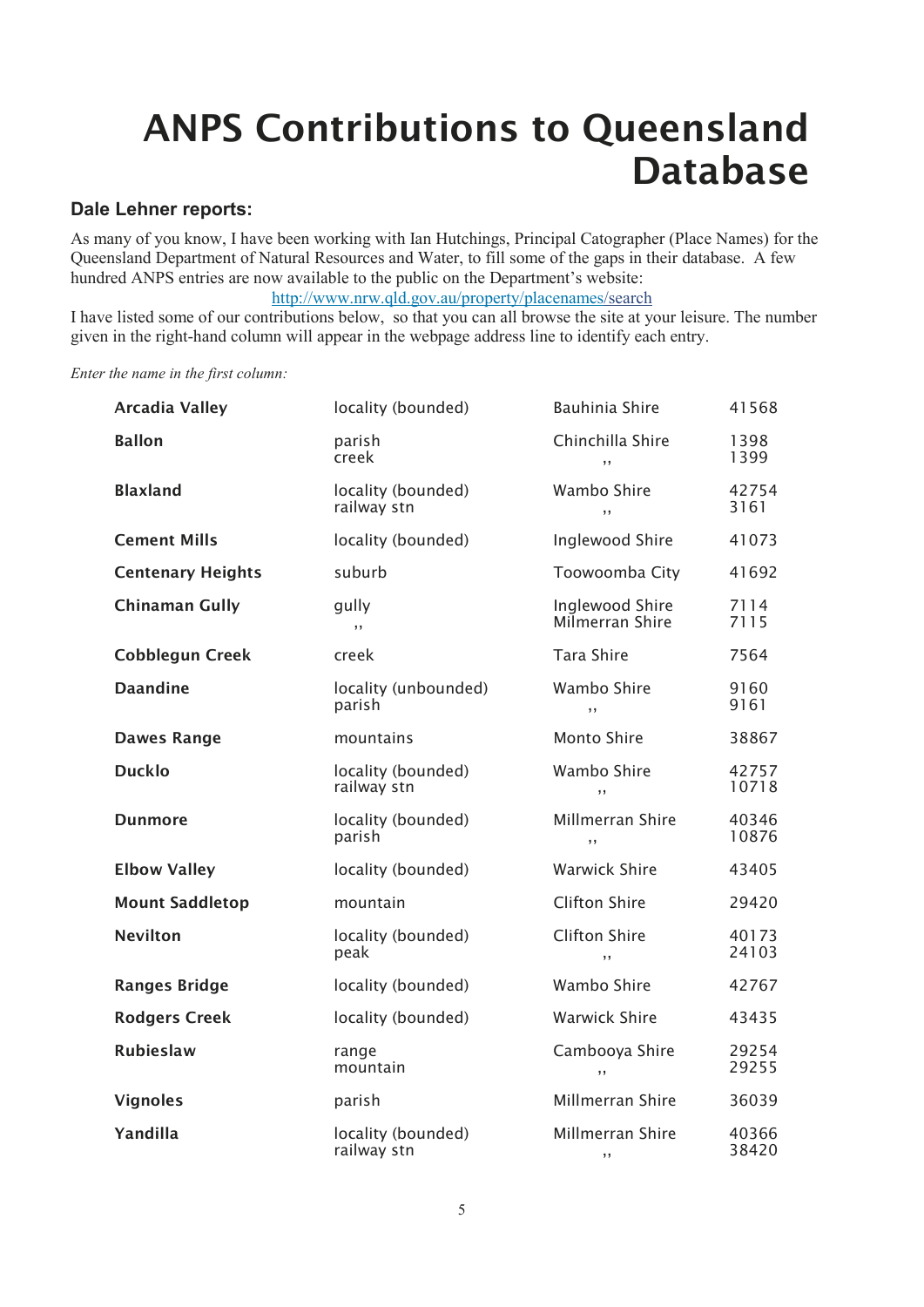## Placenames puzzle no. 22 **puzzle no. 22 puzzle no. 22 puzzle no. 32** puzzle no. 1 puzzle no. 1 puzzle no. 1 puzz

### Farming, Gardening and Viticulture

The clues reveal placenames connected with farming, gardening or viticulture (disregard spelling)

- e.g. (SA) Plant whose fruit is the grape; valley (poetic)................................................ Vine Vale
- 1. (NSW) They are used for storing hay, etc.
- 2. (NSW) Another term for vegetable
- 3. (NSW) Acreage for viticulture
- 4. (NSW) In former times it drew the cart; a landlocked body of water
- 5. (TAS) They mow lawns, grow vegetables etc; hound's bark
- 6. (TAS) Container for seeds or a plant
- 7. (TAS) Plantation of oranges, lemons, olives etc.
- 8. (TAS/NT) They were hanging in Babylon
- 9. (NT) Wheeled vehicle used by gardeners; small stream or inlet
- 10.(QLD) Roman goddess who was the guardian of orchardists
- 11.(QLD) Recently established; tract of land devoted to agriculture
- 12.(SA) Grasslands used for pasture or hay
- 13.(VIC) Large, tightly secured bundles of wool, hay  $_{\text{etc}}$
- 14.(VIC) Dairy herd
- 15.(VIC) A yard for livestock; elevation smaller than a mountain
- 16.(VIC) Location for shearers and balers
- 17.(VIC) Land used for the cultivation of mowing grass
- 18.(VIC) Source of wool; the hoist is famous
- 19.(VIC) Implement used to break up ploughed land
- 20.(VIC) Lawn; UK term for a unit

<sup>4</sup> I use the name of the compiler of this volume in my references to it. The section in which the etymology of "Nimbin" is given appears to have been written by Catherine Miles (see Johnston 1982: 7).

5 There is a rather obscure clue in Sharpe's gloss of the Bundjalung name for Casino. The word is variously given as janangmun (2002: 69), jenehngmam (1995: 58, 187; 2002: 69) and janehngmam (2002: 45). (The h indicates that the preceding vowel is long). After the head-word janehngmam (2002: 45) the entry reads "Casino (fairy godmother)". There is no further explanation. Nor have I been able to find any information that would permit an etymological analysis of janehngmam (or its variants). As for the name "Kyogle": in 1930 John MacPherson published an article on NSW Aboriginal place-names in which he cites the opinions of two previous writers. S. B. Young believed the name for Kyogle came from the word for "native companion"; C. A. Irish believed it was derived from the word for "plain turkey". Mrs Young's view appears to be substantiated by Sharpe's Dictionary of Coastal Bundjalung, where one of the words for "brolga" (native companion) is given as gayugul (2002: 37, 69). The words for "turkey" do not have any phonological resemblance to "Kyogle".

6 One of the symptoms of this transformation is that a supernatural being becomes a character in a children's book. This has evidently happened to the nyiimbuyn, who appears to have lent his name to the title and plot of such a book (Wagner 1978). It concerns a girl called Philippa, whose beach bag is adopted by a little creature called a "nimbin".  $\Box$ 

### TRENDS IN TOPONYMY conference

Check the dates in your diary and plan to attend if you can—Ian Clark and Laura Kostanski of our ANPS State Committee in Victoria have organised a most exciting placenames conference in Ballarat for the last week in November.

Turn to the back page of this issue for more details—or go direct to:

http://www.ballarat.edu.au/business/placenames2007

 $\circ$  Joyce Miles 2007 1. Barnes 2. Legume 3. Vineyard 4. Horse Lake  $\circ$  Solution 3. And  $\circ$  Answers:  $\circ$  Answers:  $\circ$  Answers:  $\circ$  Answers:  $\circ$  Answers:  $\circ$  Answers:  $\circ$  Answers:  $\circ$  Answers:  $\circ$  Answers:  $\circ$  A Gardners Bay 6. Flowerpot 7. Grove 8. The Gardens 9. Barrow Creek 10. Pomona 11. New Farm 12. Meadows 13. Bayles 14. Cowes 15. Stockyard Hill 16. Woolshed 17. Heyfield 18. Sheep Hills 19. Harrow 20. Grass Flat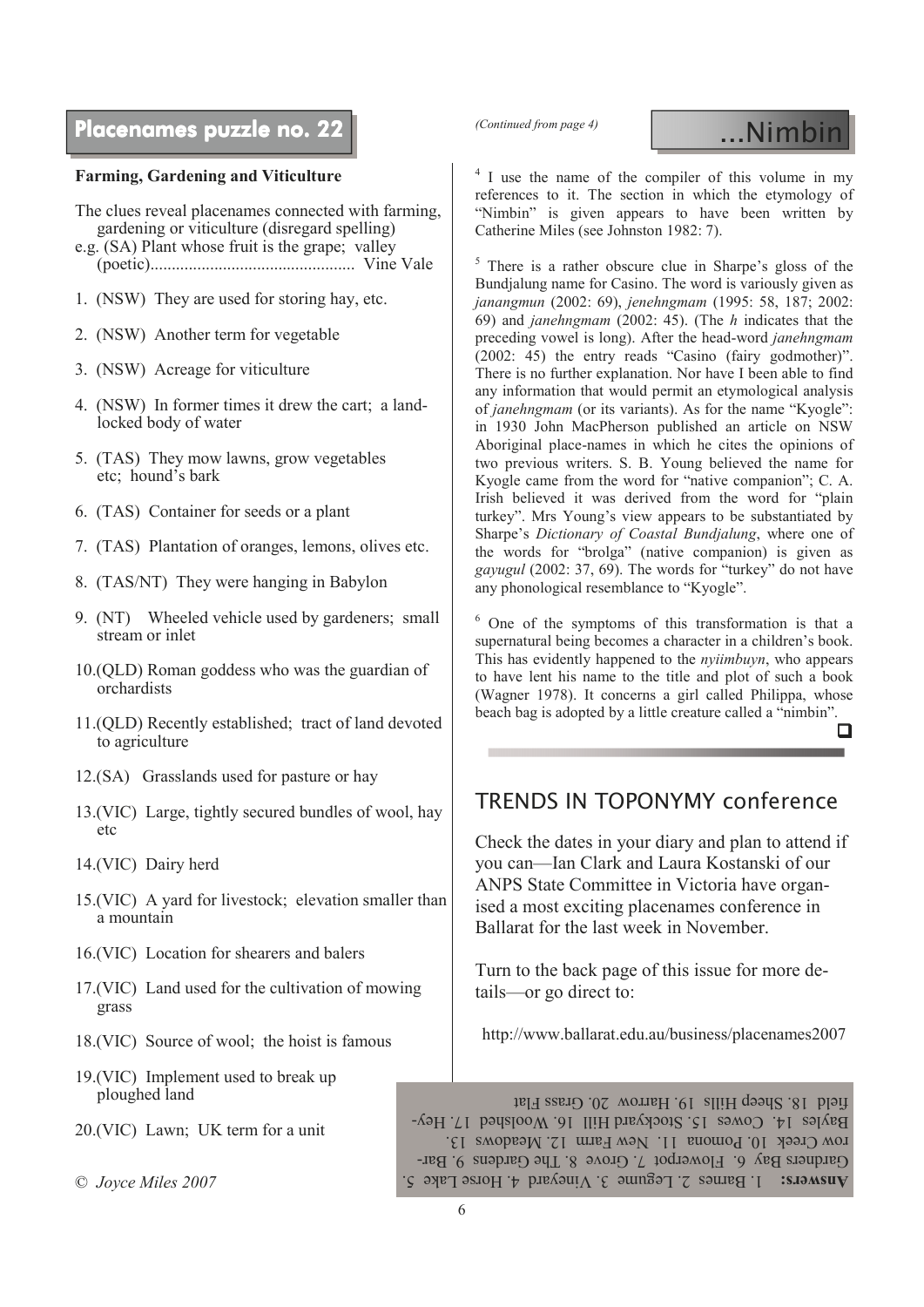# Placenames Australia...

## Become a Supporting Member!

We realise that not everyone who wishes to support the Australian National Placenames Survey can do so by carrying out toponymic research and supplying information for our database. There IS another way—become a Supporting Member of Placenames Australia! In doing so, you'll help the Survey and its volunteer researchers by providing infrastructure support. In return, you'll have the assurance that you'll be helping ensure the continued existence of this prestige national project, and we'll guarantee to keep you in touch by posting to you a printed copy of this quarterly newsletter.

The Survey has no funding of its own—it relies on the generosity of its supporters, both corporate and individual. We will try to maintain our current mailing list, as long as we can; in the long term, priority will be given to Supporting Members of the association, to our volunteer Research Friends, to public libraries and history societies, and to media organizations.

Please consider carefully this invitation. If you wish to become a Member, write a cheque to *Placenames Australia Inc*, and post to the Secretary at the address below.

To ensure your continued receipt of the Newsletter, even if you are unable at this time to support ANPS by becoming a Member, please take time to tick the appropriate box below and return this form to the Secretary.

| Dr Jan Tent, Placenames Australia<br><b>Linguistics Department</b><br>MACQUARIE UNIVERSITY NSW 2109<br>Fax: (02) 9850 9199 Email: Jan.Tent@mq.edu.au                                                                                            |                      |                                                                                                                                              |  |  |  |
|-------------------------------------------------------------------------------------------------------------------------------------------------------------------------------------------------------------------------------------------------|----------------------|----------------------------------------------------------------------------------------------------------------------------------------------|--|--|--|
|                                                                                                                                                                                                                                                 |                      | $\Box$<br>I wish to become a Member of                                                                                                       |  |  |  |
|                                                                                                                                                                                                                                                 |                      | Placenames Australia (individual)—please<br>find enclosed my cheque for \$25<br>OR                                                           |  |  |  |
|                                                                                                                                                                                                                                                 |                      | I wish to become a Member of<br>◻<br>Placenames Australia (organisational/                                                                   |  |  |  |
|                                                                                                                                                                                                                                                 |                      | corporate)—please find enclosed my                                                                                                           |  |  |  |
|                                                                                                                                                                                                                                                 |                      |                                                                                                                                              |  |  |  |
| I am unable to become a Member at this time, but please keep me on the newsletter mailing list<br>and send me newsletters<br>$\Box$ by post OR $\Box$ by email                                                                                  |                      |                                                                                                                                              |  |  |  |
| Please remove me from the newsletter mailing list                                                                                                                                                                                               |                      |                                                                                                                                              |  |  |  |
| $\Box$ Please note my change of address (new address above)                                                                                                                                                                                     |                      |                                                                                                                                              |  |  |  |
| We say                                                                                                                                                                                                                                          | <b>Contributions</b> |                                                                                                                                              |  |  |  |
| thankyou to<br>our corporate sponsor, the Geographical<br>$\mathbf{M}_{\text{max}}$ $\mathbf{D}_{\text{max}}$ $\mathbf{J}_{\text{max}}$ $\mathbf{M}_{\text{max}}$ $\mathbf{M}_{\text{max}}$ $\mathbf{M}_{\text{max}}$ $\mathbf{D}_{\text{max}}$ | submission are:      | Contributions for Placenames Australia are welcome. Closing dates for<br>Please send all contributions to the Editor. David Blair, by fax to |  |  |  |

Names Board of NSW—and to the Secretary of the Board, Greg Windsor. This

year's newsletters could not have been published without the support of the GNB.



contributions to the Editor, David Blair, by  $(+612)$  9403 0944 or by email: <David.Blair@mq.edu.au> Electronic submissions are preferred, and photographic or other illustrations are greatly appreciated.

| 31 January for the March issue | 31 July for the September issue   |
|--------------------------------|-----------------------------------|
| 30 April for the June issue    | 31 October for the December issue |